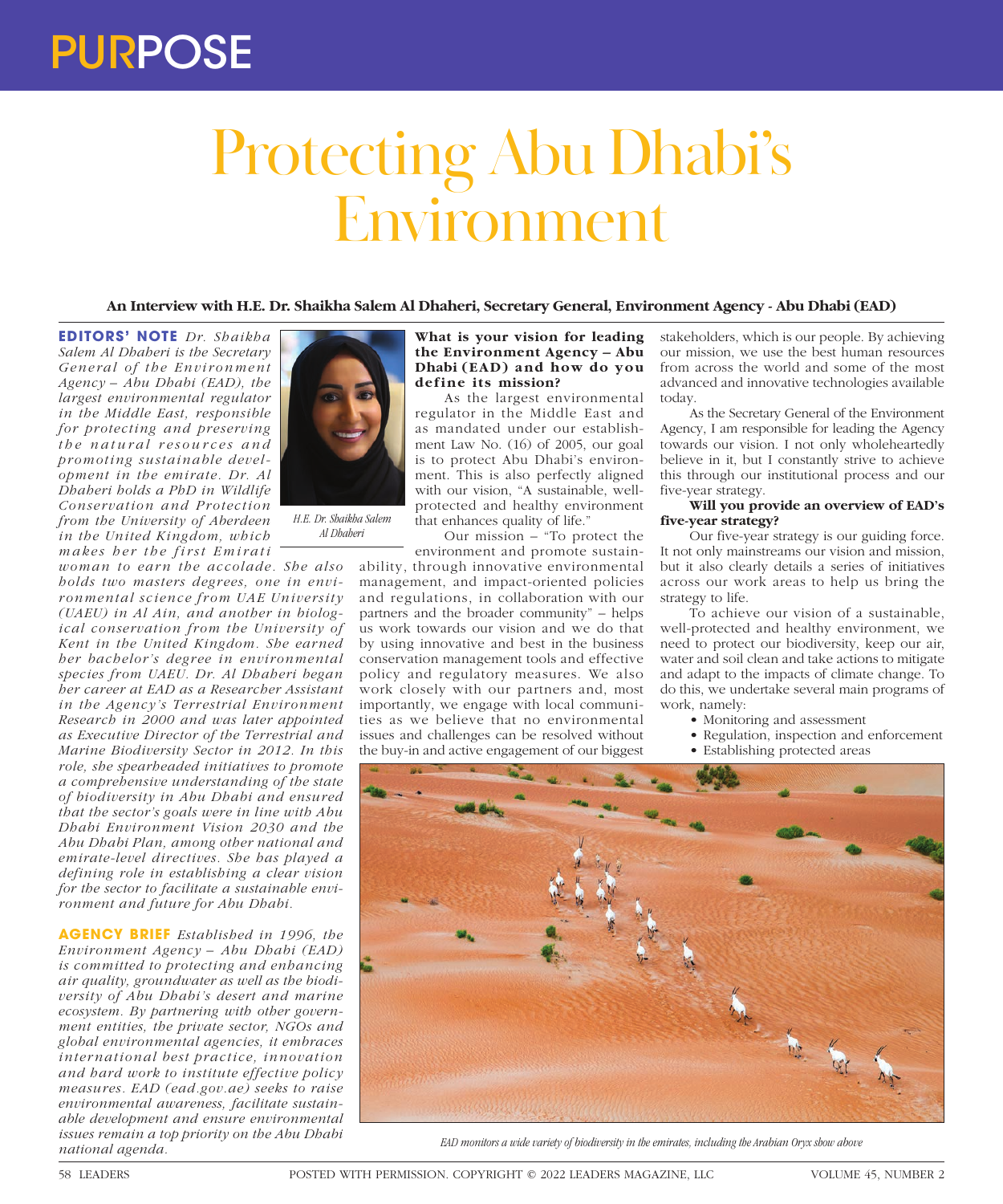- Captive breeding and restoration of biodiversity
- Outreach and awareness

Our monitoring and assessment program comprises all aspects of terrestrial and marine biodiversity of the emirate, from small insects to large charismatic species, such as the Arabian Oryx and Dugong, to monitoring the quality of our air, soil and water. These provide us with a good understanding of the state of our environment and help inform the development of regulations and policies, and management actions.

We have programs in place to monitor and protect the biodiversity of the emirate. Our protected areas program helps us identify and establish terrestrial and marine protected areas to help protect some of the most endangered species and their habitats within the Sheikh Zayed Protected Area Network.

We also maintain and protect and propagate species in our collections for reintroduction and release programs, both in the UAE and outside of the country. We have two conservation breeding facilities for animals and have a plant nursery which produces nearly 500,000 plants of nearly 69 native plant species for restoring our habitats. We are developing another native plant nursery, a seed storage facility, and a state-of-the-art plant genetic resource center for supporting our habitat restoration initiatives.

Our outreach programs help raise awareness and change behavior to protect the environment. We have a long running and highly successful program with schools, called the Sustainable School Initiative, as well as with several colleges and universities under the Sustainable Campus Initiative, which also helps raise awareness, build capacity, and promote overall sustainability.

We maintain an ever-growing environmental database on all aspects of Abu Dhabi's environment. We have automated our field data collection for our scientists and inspectors to allow seamless integration of data from the field into our environmental database. The availability of accurate and credible datasets and advanced computing and analyses capabilities helps us in quick decision-making.

Of course, developing regulations and policies is of little benefit if we do not monitor compliance, so we also have a program of inspections and enforcement for non-compliance with permit conditions.

#### **What are the keys to protecting and preserving the natural resources and promoting sustainable development in the emirate?**

One of the main keys to protect and preserve natural resources is through an in-depth understanding of how both the natural and anthropogenic systems of Abu Dhabi function and interact with each other. As we know, most of the current environmental challenges are outcomes of how we have used and interacted with our environment.



*Another aspect of EAD's mission is to protect the air quality of Abu Dhabi*

Our primary objective is protecting the emirate's natural capital, and as an Agency, we devote ourselves to this task. However, we also have a duty to ensure that Abu Dhabi achieves its economic and social aspirations. Sustainable development can only be achieved by balancing social, economic and environmental forces, both locally and globally.

EAD, as a science-based entity, has a good understanding of the natural environment and how it functions. As a government regulator, we are also positioned to have insight into the political and economic workings of the emirate. As individual members of the communities in which we live, we have a good understanding of society's needs, wants, and aspirations.

The key, of course, is being able to turn this knowledge and understanding into actions that align all three elements, or at least into a state of balance that supports sustainable development. This requires excellent negotiation and communication skills to convince others of the importance of preserving natural resources, while at the same time achieving the balance that is sustainable development.

There are three other key elements to protect our natural resources and ensure sustainable development in the emirate. These are: a) understanding and appreciation of our natural resources; b) demonstrating its importance to a wider group of stakeholders to protect and conserve them and create awareness for the benefits that follow; and c) recognition of the emirate's ambitions and aspirations for sustainable economic growth.

Our long-term monitoring of Abu Dhabi's environment has allowed us to understand our environment and our natural resources and helped to communicate this to everyone, from leadership to the general public, thus creating an appreciation for them and recognition of their values. It is vital to demonstrate the values of protecting Abu Dhabi's biodiversity – to government entities, private sector and business entities – and how it benefits and helps Abu Dhabi towards its development and growth and positioning the emirate on a global scale.

The third key element is recognizing the need for development and ensuring that we help Abu Dhabi develop sustainably, balancing the needs of economic growth, environmental protection and preservation of cultures and traditions.

#### **How do you focus your efforts in leading EAD and what excited you about the opportunity to lead the Agency?**

Abu Dhabi's natural heritage is literally in my blood. I am Emirati – this is my homeland. I live and breathe the environment.

As our nation's founder, the late Sheikh Zayed bin Sultan Al Nahyan said, "We cherish our environment because it is an integral part of our country, our history and our heritage. On land and in the sea, our forefathers lived and survived in this environment. They were able to do so only because they recognized the need to conserve it, to take from it only what they needed to live, and to preserve it for succeeding generations. With God's will, we shall continue to work to protect our environment and our wildlife, as did our forefathers before us. It is a duty, and, if we fail, our children, rightly, will reproach us for squandering an essential part of their inheritance, and of our heritage."

I am fortunate to be of the generation that has seen the rapid development of our country. I have seen the desert bloom; I have also seen it bulldozed. I know that to develop sustainably, we need to compromise to achieve a balance between our natural capital and our economic and human capital.